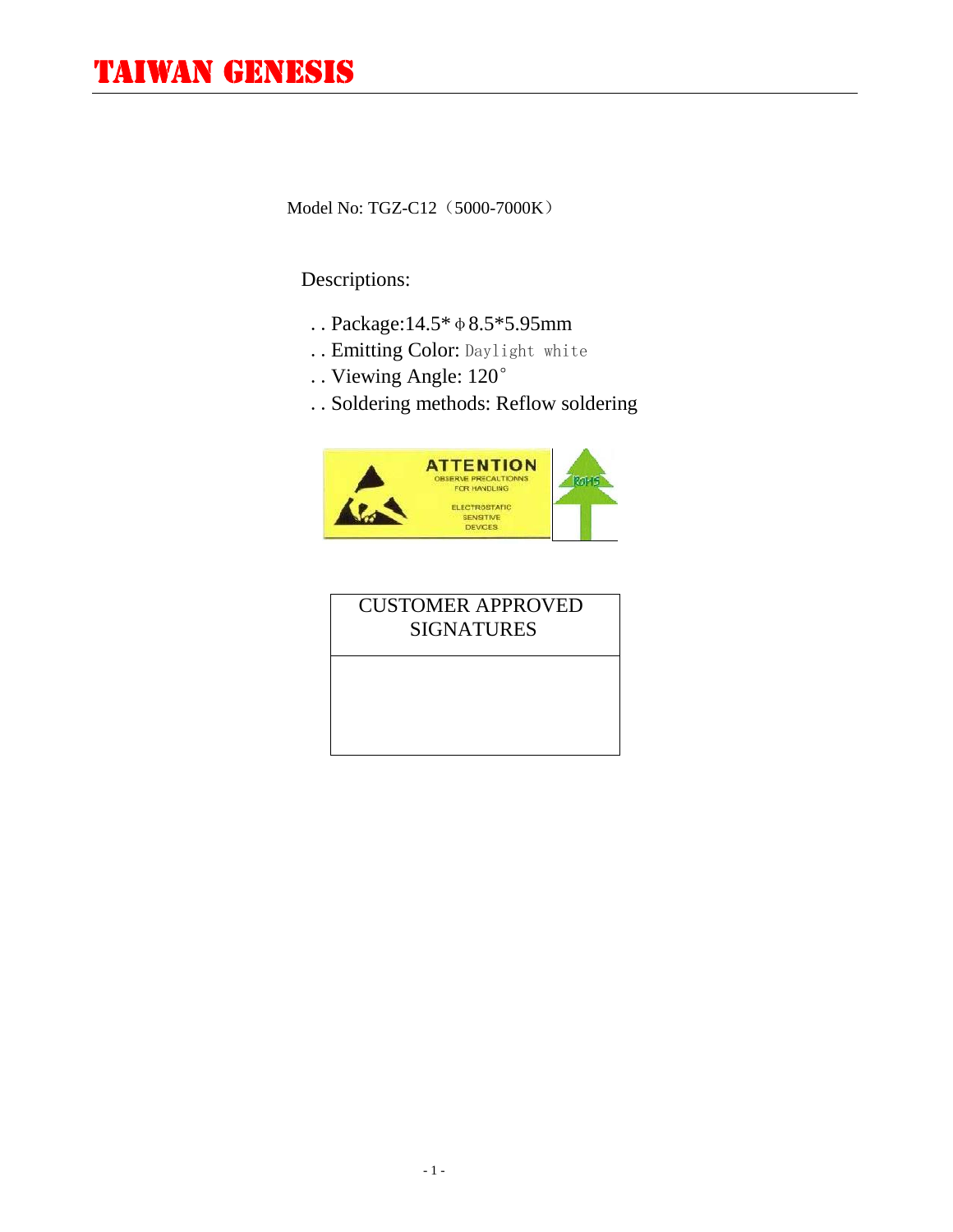### Features

- Super high Flux output and high Luminance
- Very long operating life
- Designed for high current operation
- Low thermal resistance
- Lead Free product
- RoHS compliant
- Superior ESD protection

Architectural lighting

- LCD TV / Monitor Backlight
- Projector light source
- Traffic signals
- Task lighting
- Decorative / Pathway lighting
- Remote / Solar powered lighting
- Household appliances

Package out Dimensions



Applications Model No: TGZ-C12 (5000-7000K) •







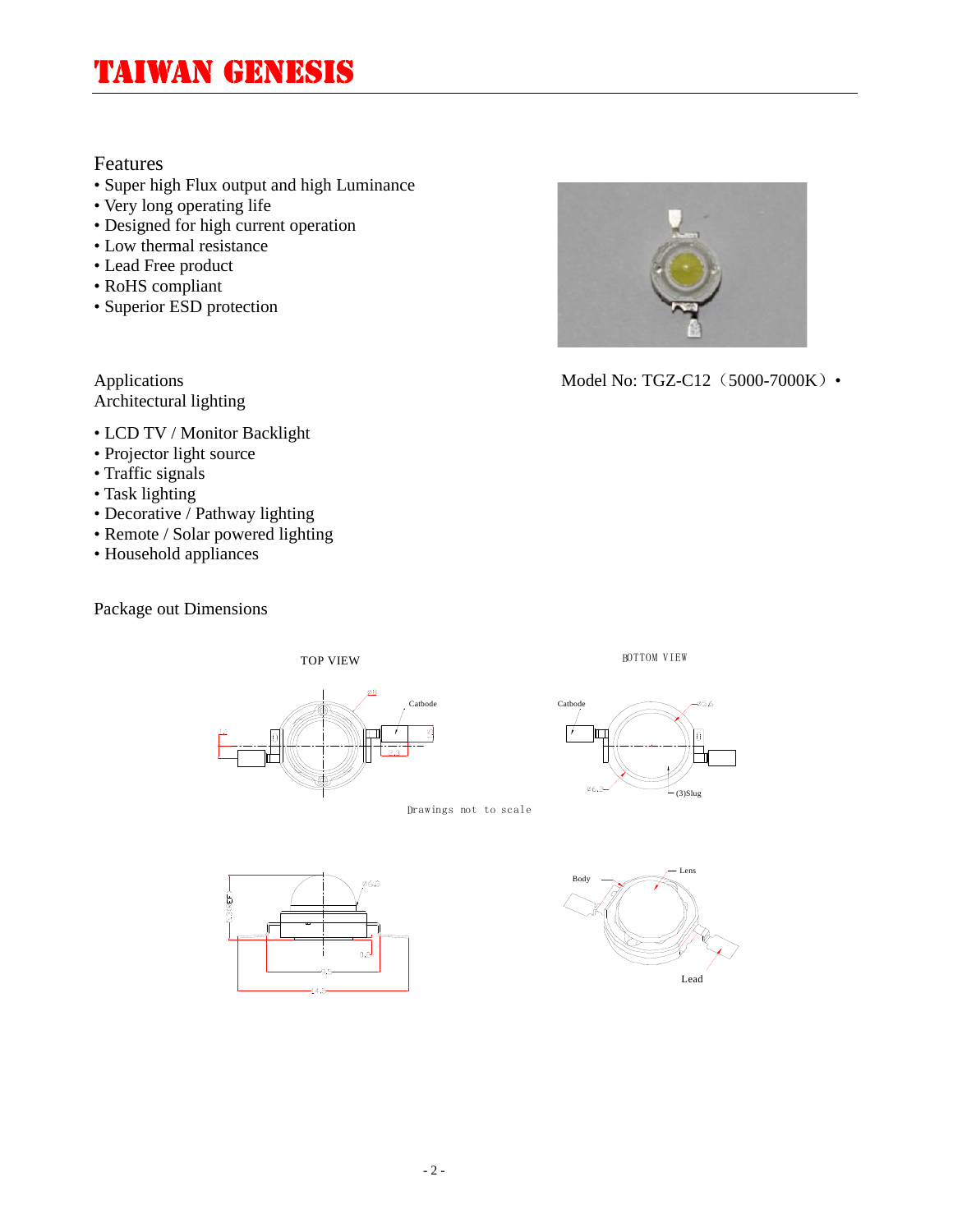Notes:

1. All dimensions are in millimeter.

| <b>Items</b>                    | Symbol     | Min. | 'yp. | Max. | Unit | Condition    |
|---------------------------------|------------|------|------|------|------|--------------|
| <b>Forward Voltage</b>          | $V_F$      | 3.0  |      | 3.6  |      |              |
| Luminous Flux                   | $\Phi$ v   | 110  |      | 125  | LM   |              |
| Correlated<br>Color Temperature | <b>CCT</b> | 5000 |      | 7000 | κ    | $IF = 700mA$ |
| View Angle                      | $2^{1/2}$  |      | 140  |      | deg  |              |
| <b>Reverse Current</b>          | IR         |      |      | 20   | uA   | $V_R = 5V$   |

#### Electro-Optical characteristics at IF=700mA, TA=25ºC

### Absolute Maximum Ratings

| <b>Parameter</b>             | <b>Symbol</b>    | Value        | Unit     |
|------------------------------|------------------|--------------|----------|
| <b>Forward Current</b>       | 1 <sub>F</sub>   | 350          | mA       |
| Power Dissipation            | $P_{D}$          | 1120         | mW       |
| Junction Temperature         |                  | 125          | $\Gamma$ |
| <b>Operating Temperature</b> | $T_{\rm opr}$    | $-30$ $-+85$ | $\gamma$ |
| <b>Storage Temperature</b>   | 1 <sub>stg</sub> | $-40$ ~+100  | $\gamma$ |

### **Important Notes:**

**\*Notes:**

[1] It maintains a tolerance of  $\pm 10\%$  on flux and power measurements.

[2] CCT  $\pm$ 5% tester tolerance and  $\lambda$ d  $\pm$ 1nm

[3] A tolerance of  $\pm 0.1V$  on forward voltage measurements

[4] View Angle maintains a tolerance of  $\pm 20^{\circ}$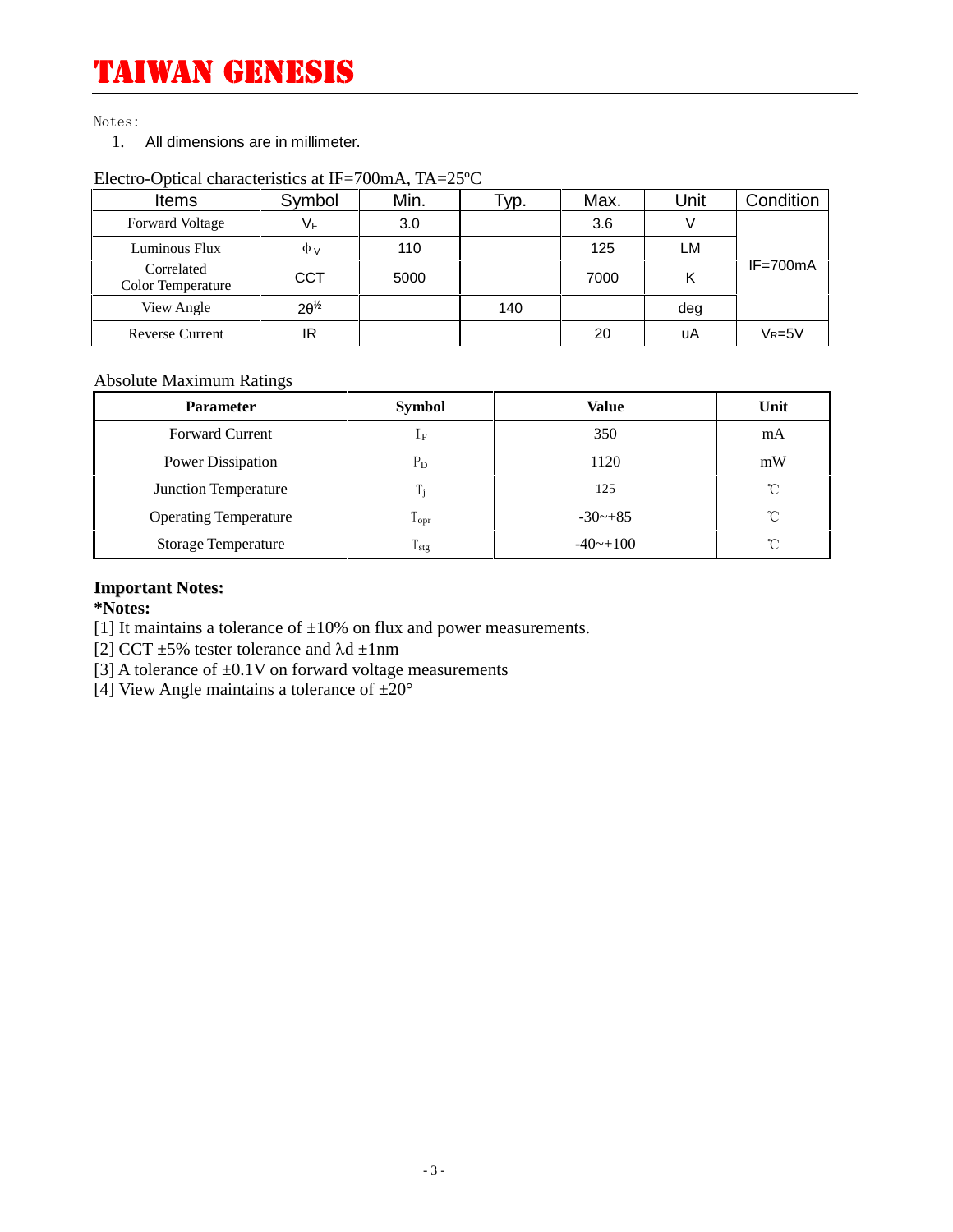| <b>Rank Code</b> | <b>Symbol</b> | <b>Condition</b> | Min | <b>Typ</b> | <b>Max</b> | Unit |
|------------------|---------------|------------------|-----|------------|------------|------|
| <b>FULL</b>      |               |                  | 90  |            | 120        |      |
| C9               |               | $I_F = 350mA$    | 90  |            | 100        | Lm   |
| C10              | $\Phi$ v      |                  | 100 |            | 110        |      |
| C12              |               |                  | 110 |            | 125        |      |
|                  |               |                  |     |            |            |      |

## Luminous Flux Rank ( tolerance of  $\pm 10\%$  @If=350mA)

## **Chromaticity coordinates specifications** (tolerance is ±0.005@If=350 mA)

| Bin<br>Code    | $\mathbf X$ | $\mathbf Y$ | Typical CCT<br>(K)   | Bin<br>Code | $\mathbf X$ | $\mathbf Y$ | Typical<br><b>CCT</b><br>(K) |  |
|----------------|-------------|-------------|----------------------|-------------|-------------|-------------|------------------------------|--|
|                | 0.364       | 0.383       | $\rm J2$<br>4750     |             | 0.329       | 0.345       |                              |  |
|                | 0.347       | 0.372       |                      |             | 0.316       | 0.333       |                              |  |
| H1             | 0.346       | 0.359       |                      |             | 0.317       | 0.32        | 6000                         |  |
|                | 0.345       | 0.351       |                      |             | 0.329       | 0.331       |                              |  |
|                | 0.362       | 0.372       |                      |             | 0.329       | 0.362       |                              |  |
|                | 0.367       | 0.4         |                      |             | 0.315       | 0.344       |                              |  |
|                | 0.348       | 0.385       |                      | J3          | 0.316       | 0.333       | 6000                         |  |
| H2             | 0.347       | 0.372       | 4750                 |             | 0.329       | 0.345       |                              |  |
|                | 0.364       | 0.383       |                      |             | 0.329       | 0.357       |                              |  |
|                | 0.346       | 0.359       |                      |             | 0.317       | 0.32        |                              |  |
|                | 0.329       | 0.345       | 5300                 |             | 0.308       | 0.311       |                              |  |
|                | 0.329       | 0.331       |                      | K1          | 0.31        | 0.3         | 6700                         |  |
| I <sub>1</sub> | 0.329       | 0.325       |                      |             | 0.318       | 0.31        |                              |  |
|                | 0.344       | 0.344       |                      |             | 0.316       | 0.333       |                              |  |
|                | 0.345       | 0.351       |                      |             | 0.305       | 0.322       |                              |  |
|                | 0.347       | 0.372       |                      | K2          | 0.308       | 0.311       | 6700                         |  |
|                | 0.329       | 0.357       |                      |             | 0.317       | 0.32        |                              |  |
| $\rm I2$       | 0.329       | 0.345       | 5300<br>5300<br>6000 |             | 0.315       | 0.344       |                              |  |
|                | 0.346       | 0.359       |                      |             | 0.304       | 0.327       |                              |  |
|                | 0.348       | 0.385       |                      | K3          | 0.305       | 0.322       | 6700                         |  |
|                | 0.329       | 0.369       |                      |             | 0.316       | 0.333       |                              |  |
| <b>I3</b>      | 0.329       | 0.362       |                      |             |             | 0.304       | 0.327                        |  |
|                | 0.329       | 0.357       |                      |             | 0.293       | 0.305       |                              |  |
|                | 0.347       | 0.372       |                      |             | 0.3         | 0.285       |                              |  |
|                | 0.329       | 0.331       |                      | L1          | 0.31        | 0.3         | 7500                         |  |
|                | 0.317       | 0.32        |                      |             | 0.308       | 0.311       |                              |  |
| J <sub>1</sub> | 0.318       | 0.31        |                      |             | 0.305       | 0.322       |                              |  |
|                | 0.329       | 0.32        |                      |             | 0.293       | 0.305       |                              |  |
|                | 0.329       | 0.325       |                      | M1          | 0.283       | 0.284       | 9000                         |  |
|                |             |             |                      |             | 0.29        | 0.27        |                              |  |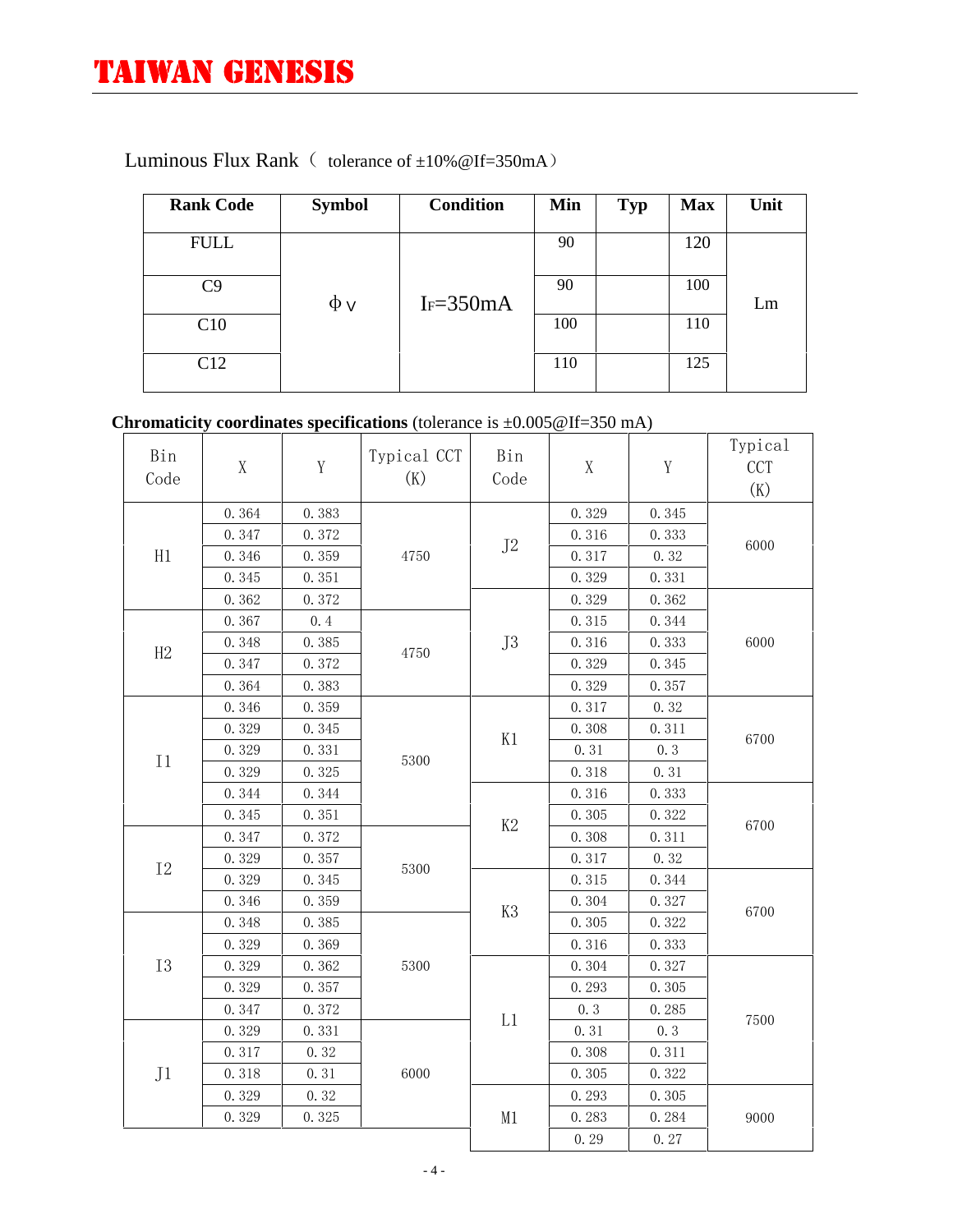

**White color spectrum, TA=25℃**<br>Pure White **Relative Light Output vs. Junction**<br>Temperature IF=700mA. at TA=25℃ **Pure White Temperature IF=700mA, at TA=25**℃



**Forward Voltage vs. Forward Current, TA=25℃ Typical Dome Type Radiation pattern**

**(Angle : 120º)**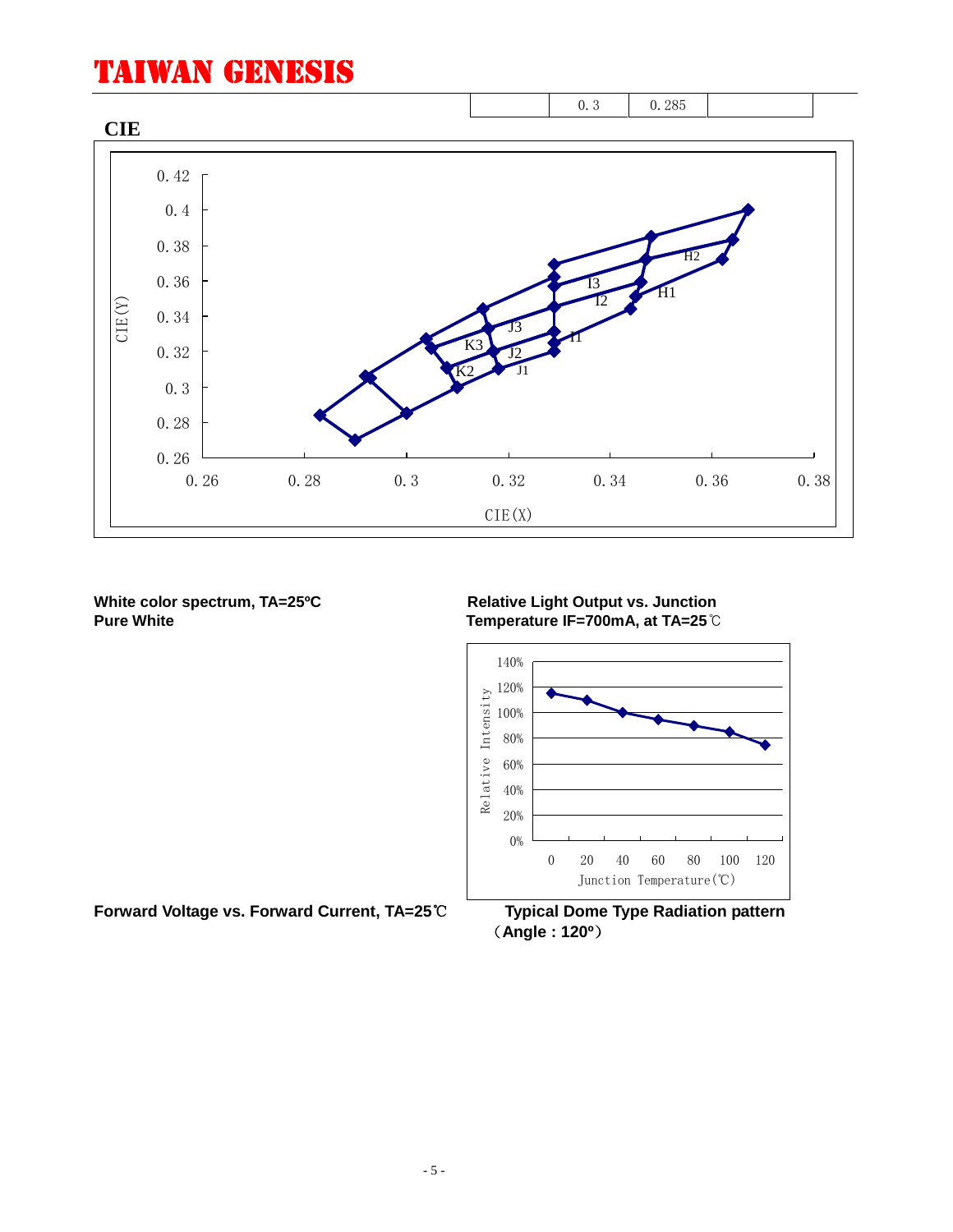



**Ambient Temperature. VS Allowable Forward Current**



## **Packing**

### **1、Package without heart sink LED(50pcs/tube)**

### 1. 焊接条件

LEDs 能用于回流焊接,建议回流炉条件如下表:

| 回流焊接 |                                    |                                    |  |  |  |
|------|------------------------------------|------------------------------------|--|--|--|
|      | 有铅焊接                               | 无铅焊接                               |  |  |  |
| 预热   | $150^{\circ}$ C $\pm 10^{\circ}$ C | $150^{\circ}$ C $\pm 10^{\circ}$ C |  |  |  |
| 预热时间 | 60秒                                | 60sec.                             |  |  |  |
| 峰值温度 | $220^\circ$ C                      | 最高 230° C.                         |  |  |  |
| 焊接时间 | 最大 43 sec.                         | $10 s \pm 1 s$                     |  |  |  |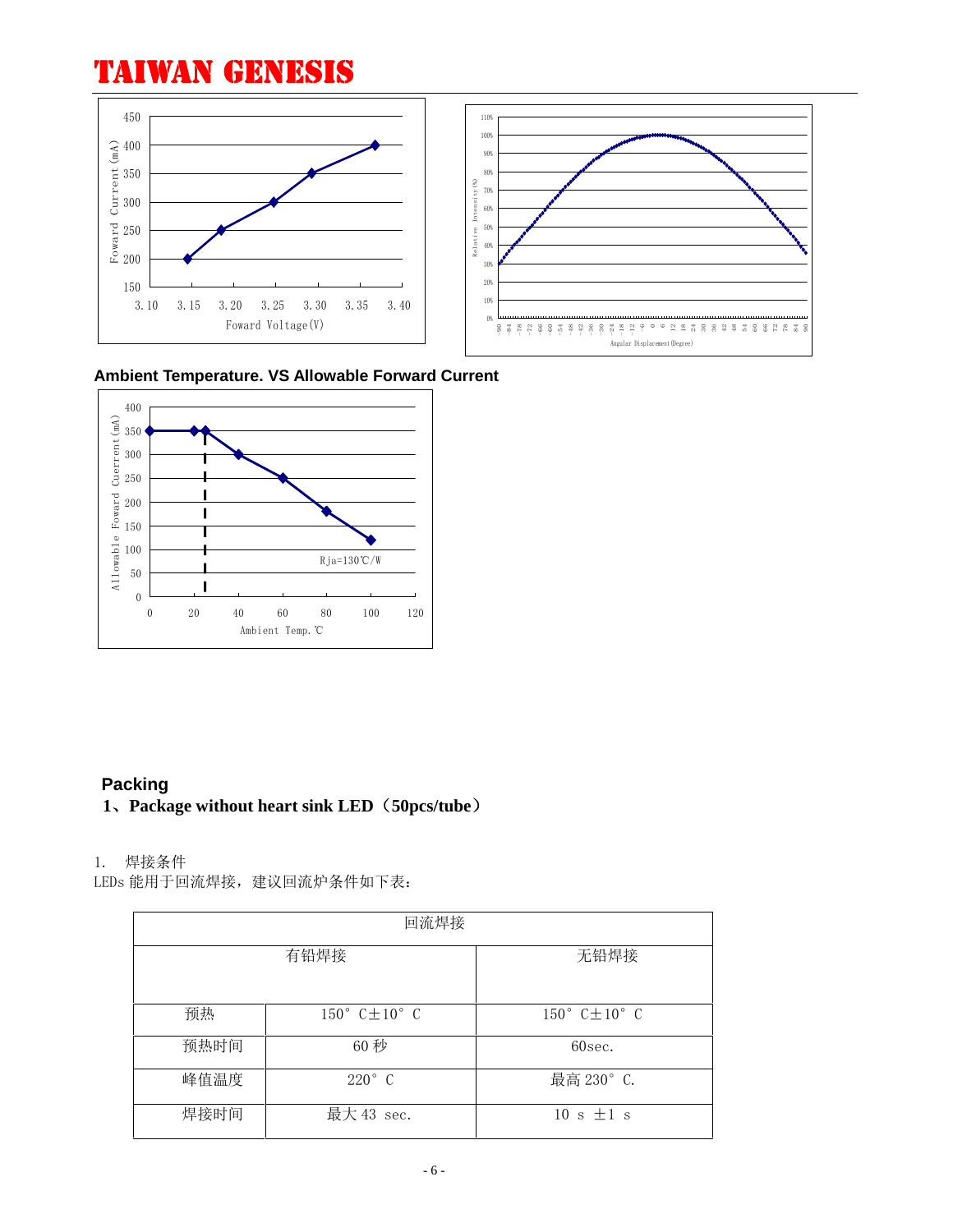

建议过回流后请让 LEDs 自然冷却,环境温度变化需要一个过程;

低温回流焊接或者手工焊接更适合 LEDs, 因此请不要用超过上述的温度焊接 LEDs.

LEDs 的封装材料是有机硅橡胶,硅橡胶的硬度一般比 PC 材料软, 因此 LEDs 表面是柔软的。如果 LEDs 表面承 受过大的压力将会影响 LEDs 可靠性,因此请在使用过程中谨慎不要用过大的力压在 LEDs 的封装胶上面。焊接 过程中请按下图拿放。当 LEDs 受热时请不要用力往下压,如果焊接过程中无法避免则压在 LEDs 的压力不应该超 过 1000g,当 LEDs 冷却后这个压力不应该超过 3000g 否则 LEDs 将受到严重损坏。



推荐使用酒精作为 LED 的清洗溶剂。当用其他溶剂清洗前需要确定是否会损坏包装和硅胶。根据国际惯例氟利 昂不能用来作为清洗 LEDs 的溶剂,不要用超声波清洗 LEDs, 当确实需要用超声波清洗 LEDs 时,超声波清洗 LEDs 的作用取决于例如超声波强度和相关条件等因素。在清洗之前, 需要提前试验以确定是否会给 LEDs 带来 任何损害。

3. 静电

静电或浪涌电压会使 LEDs 失效。我们建议在使用 LED 时手带防静电手腕或防静电手套,所有的器件,设备和机